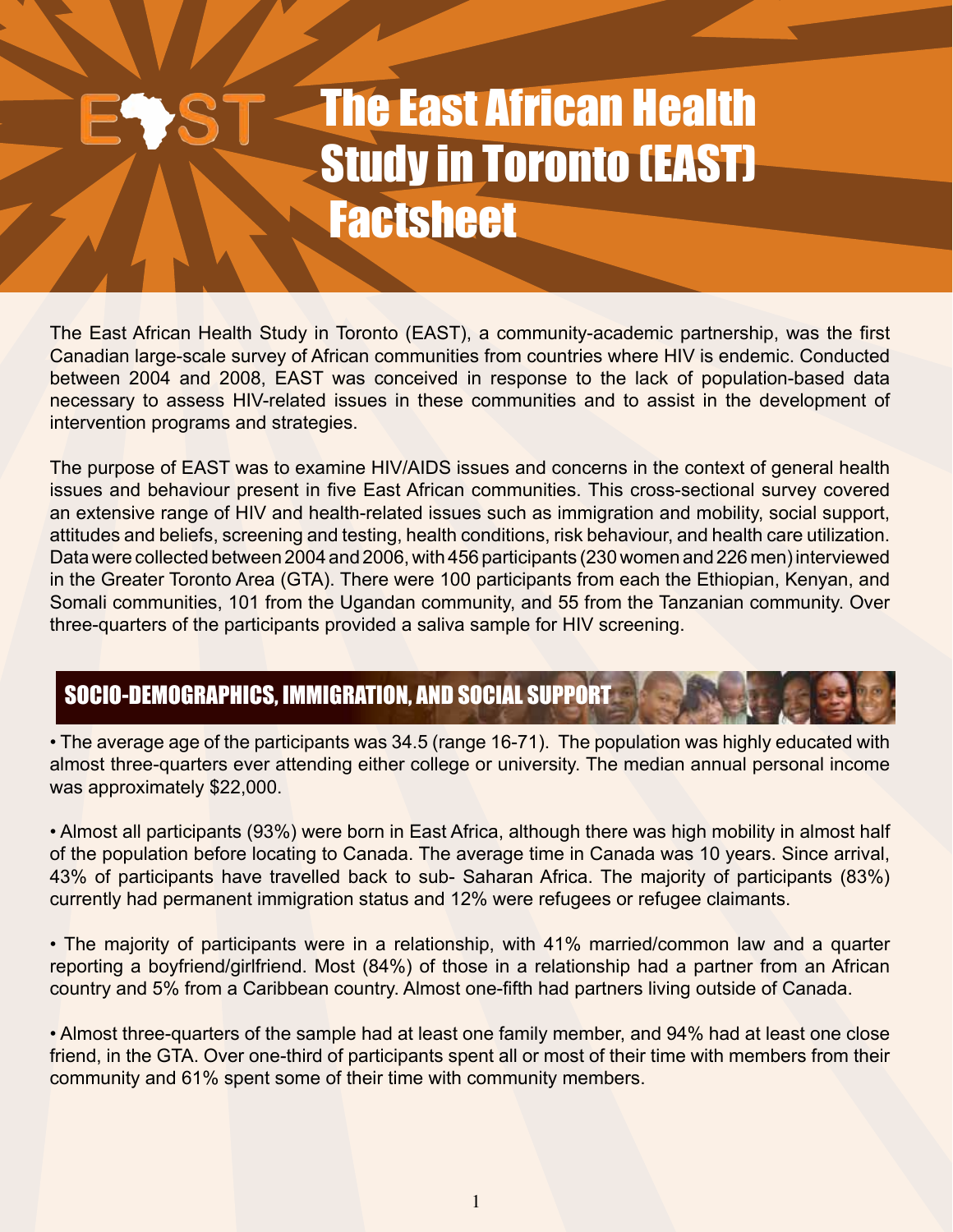• Two-thirds of the sample felt that HIV/AIDS was a problem in their community in Toronto, with 41% of participants citing it as a major problem.

• Participants generally felt they were not at risk for HIV; over half felt they were at no risk for contracting HIV and one-third felt they were at low risk. The average perceived personal risk increased with number of sexual partners over the participant's lifetime and was higher for those who reported concurrent sex partners.

• The majority of participants said they would obtain health or HIV-related information from a professional health or social services advisor, followed by the internet and other self-help sources. Almost all participants knew at least one place to access condoms.

• Overall, knowledge about HIV and HIV transmission was high; however, some participants were unaware whether there is a cure for HIV and that HIV cannot be transmitted through sharing utensils or a mosquito bite. Knowledge of mother-to- child transmission was low, with only half knowing that HIV could be transmitted through breastfeeding.

• The majority (68%) of participants reported they knew at least one HIV-positive person in their home country or Toronto's East African community, with 40% reporting an HIV-positive family member.

• Overall, HIV-related stigma was relatively low; however, over half reported they would not eat in a restaurant where the cook was HIV positive, one-third would want it to be kept secret if a family member was HIV positive, and almost one-quarter would not want their child in a classroom with an HIV-positive child. Those who knew someone living with HIV gave fewer stigmatizing responses and stigma decreased as number of HIV-positive people known increased. Participants who provided fewer stigmatizing answers also had higher HIV knowledge scores and higher levels of perceived risk.

• Most participants reported that if they became infected they would disclose their HIV status to a family member and current/previous sexual partner. Almost all felt that people who are diagnosed with HIV should tell their previous sexual partners. Of the 12 people who self-reported as being HIV positive, five (42%) had not disclosed their HIV status to anyone.

## HIV AND HEALTH-RELATED RISK

## **SEXUAL BEHAVIOUR**

• Most (91%) participants reported ever having sex and the average age of first intercourse was 18.5. Over half had less than 5 sexual partners in their lifetime and 15% reported one partner; 9% reported 20 or more partners. Only 5% reported at least one same sex partner in their lifetime.

• Almost three-quarters of participants reported having sex in the previous year. Among those, 71% reported having only one regular sexual partner in the last year. Almost one-fifth had two or more partners in the previous year, and 14% reported concurrent sex partners; 11 of those reported that their regular sex partner also had concurrent sex partners. The majority (84%) had a sex partner in the previous year who was born in Africa.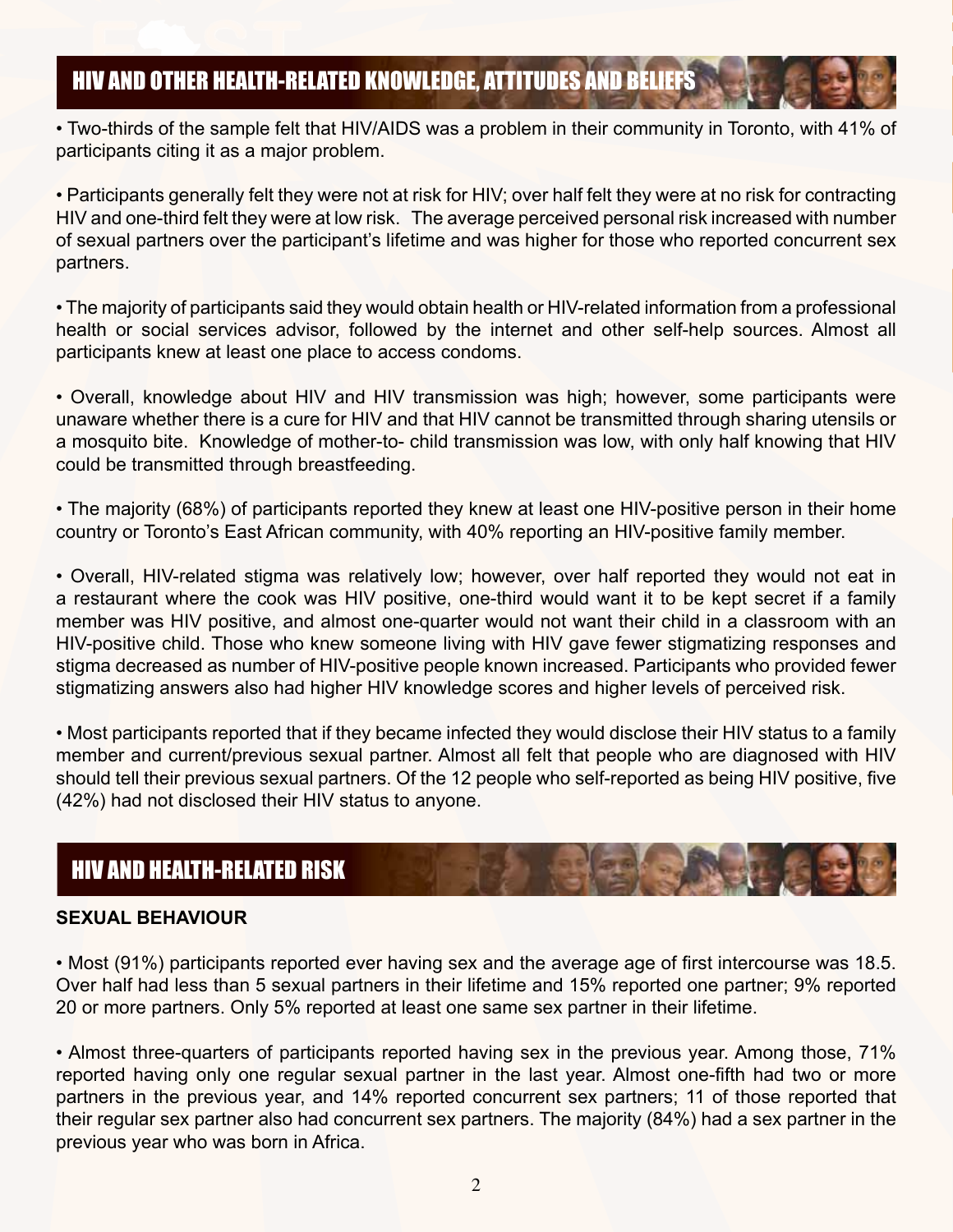• Men generally reported higher levels of sexually activity. Men started having sexual intercourse at a lower age, were more likely to have ever had sex, and to have more lifetime sexual partners. More men than women reported sex in the previous year, two or more partners in the previous year, non-regular sexual partners, and concurrent sexual partners.

## **CONDOM USE IN PREVIOUS YEAR**

• Condom use with regular sexual partners was low, with 44% never using condoms and 29% not consistently using condoms. Condom use with casual partners was higher, with only 18% reporting not using condoms on at least one occasion. Fewer women than men used condoms all of the time.

• Being with a regular partner was the most frequently (92%) reported reason for not using condoms on the last occasion. Half reported they did not use condoms because they felt their partner did not have HIV/AIDS.

## **OTHER HIV-RELATED RISK**

• Over three-quarters of men and almost one-quarter of women have been circumcised.

• Of the 6% of participants who reported receiving a blood transfusion or blood product, the majority had at least one transfusion in East Africa. Twelve percent reported at least one surgery in East Africa. Thirteen people had scarification marks, all were done in East Africa.

## **SUBSTANCE USE**

• Over one-third had never had a drink of alcohol. Most (81%) participants drank less than 2-3 times a month or never and 29% reported drinking 5 or more drinks on at least one occasion in the previous year. Women drank less often and consumed less alcohol than men.

• Although only 11% of the sample currently smoked cigarettes daily, over one fifth reported ever smoking daily. More men than women reported ever smoking daily.

• One-quarter of the sample reported ever using illicit drugs (marijuana and chat were most commonly reported), with half reporting use in the previous year; 5% reported ever using drugs on a weekly basis. There was no injection drug use reported. More men than women reported ever using drugs.

## HIV POSITIVITY, SEXUALLY TRANSMITTED INFECTIONS, AND OTHER HEALTH CONDITIONS

• Based on saliva antibody test results, it is estimated that HIV prevalence within these communities ranges between 0.03% and 3.7%. Almost all of the HIV-positive participants thought they had been infected through heterosexual sex.

• Of the sample, 11% reported ever being diagnosed with a sexually transmitted infection (STI), with more men than women reporting ever having an STI. The odds of having an STI increased with the number of lifetime partners.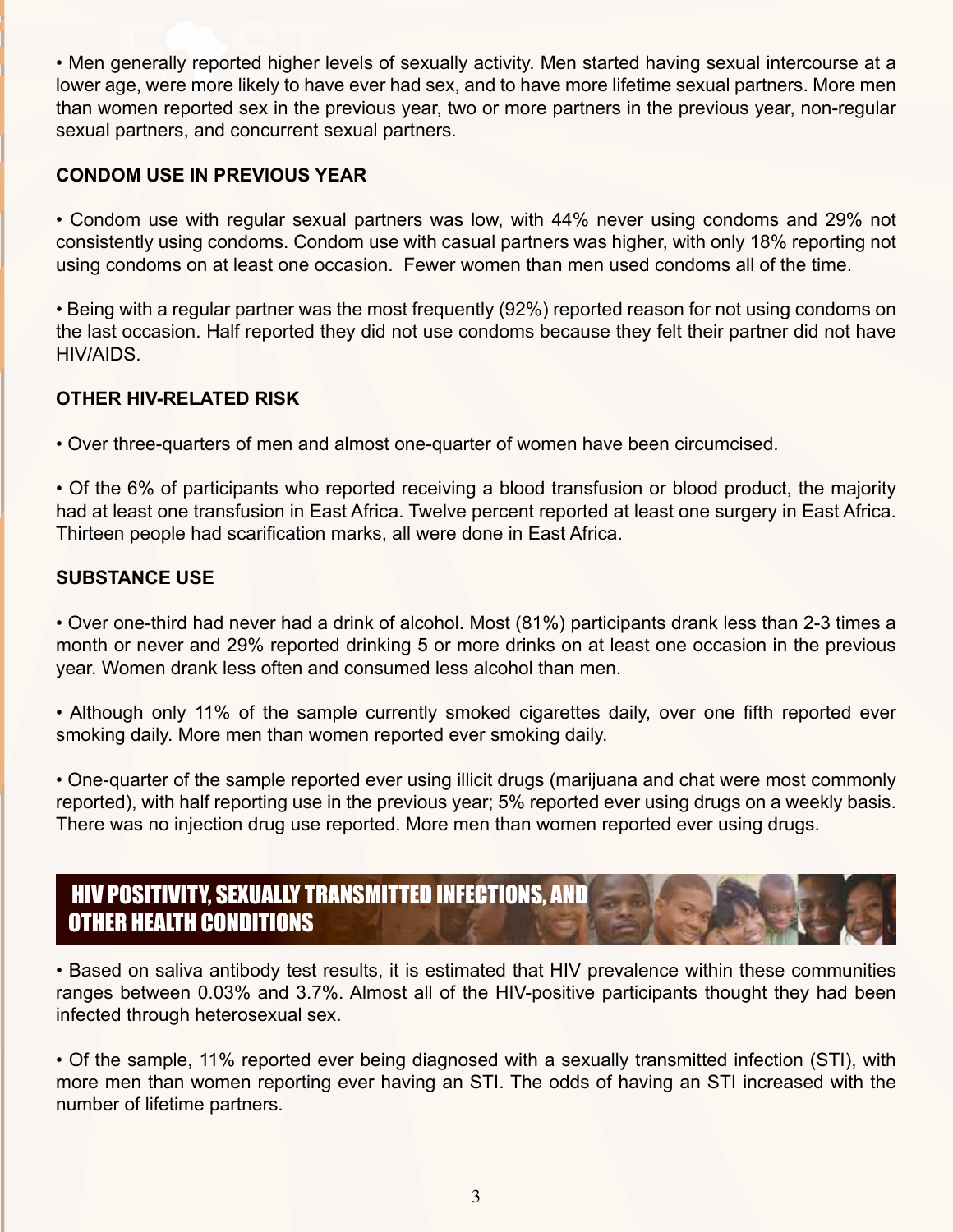• The majority (91%) of participants felt their health in the previous year was excellent, very good, or good. Almost half reported living with a chronic condition at the time they were interviewed. Smokers and those reporting drug use reported poorer general health and were more likely to have a chronic condition.

## HEALTH CARE UTILIZATION, SCREENING, AND UNMET NEED

• The majority (87%) reported they had a family doctor and 93% had contact with at least one health care professional in the previous year. More women than men saw a general practitioner in the previous year.

• In the previous three years, almost all (96%) reported having a physical check-up. While 70% of female participants had a Pap smear in the previous three years, nearly a quarter have never had one; of those, over half reported ever having sex.

• Over one-quarter of participants felt there had been a time in the previous year when they needed health care but did not receive it. Women were more likely than men to report an unmet need. Of those who reported an unmet need almost one-quarter felt their need was urgent.

• Individuals who did not have a family doctor, those in poorer health, younger participants, and newer immigrants were more likely to report an unmet need. The two most reported reasons for not accessing care when needed were 'waiting time too long' and 'too busy to go'. One-third reported cost as a barrier.

## HIV TESTING

## **TESTING HISTORY AND BEHAVIOUR**

• The majority (75%) of participants had been tested for HIV with an average of 2.8 tests per person. More men than women reported ever having been tested.

• Participants who had not had sex were less likely to have been tested for HIV and the likelihood of having been tested for HIV increased with the number of sexual partners over a participant's lifetime. Those who reported a previous STI were also more likely to have been tested for HIV.

• Almost two-thirds of those tested had been tested as part of the immigration process, with more men reporting this than women. One-fifth of participants had been recommended to test by a physician; more women than men received a doctor's recommendation.

• On average, 3.1 years had passed since participants had their last HIV test; women tested more recently than men. Most (83%) had their most recent test in Canada.

• The majority (60%) of those tested had their most recent test based on a suggestion or requirement. Seventeen percent tested to ensure they were HIV negative so they could have sex without a condom, and 15% thought they might have been exposed to HIV through sexual activity.

• The majority (85%) of non-testers reported they did not test because they felt healthy, while 81% did not think they were at risk. Over two-thirds had never thought about getting tested. Over half said they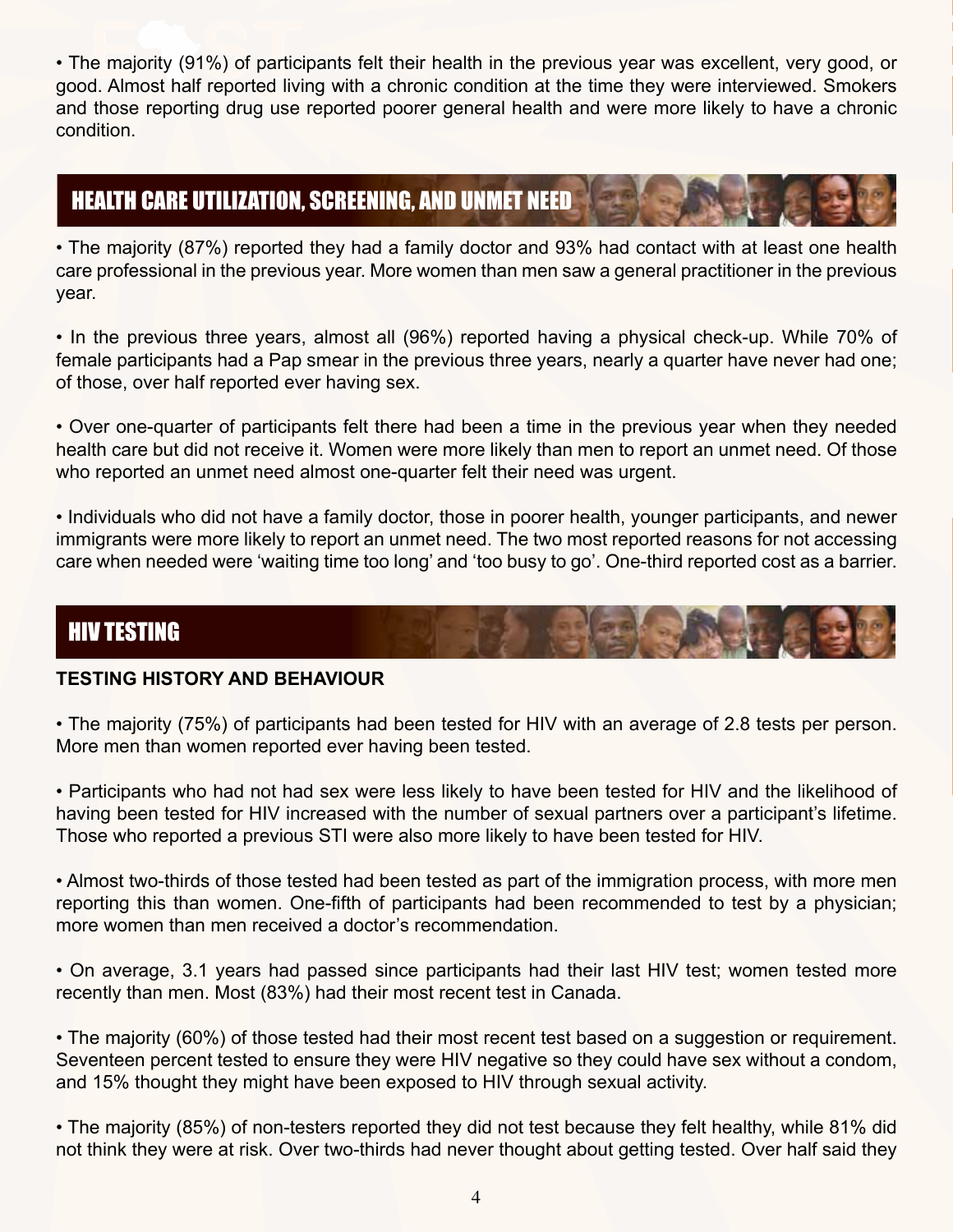would consider testing if they thought they may have been exposed to HIV through sexual activity, and 21% would test if they or their partner experienced symptoms.

#### **TESTING AND KNOWLEDGE AND BELIEFS**

• Almost all (94%) participants felt it was very important for people to know their HIV status through testing. However, there was some misinformation concerning HIV testing in Canada. Almost one-third did not agree that, or did not know if, the results of an HIV test would be kept confidential. Almost three quarters did not know about anonymous testing, and 16% did not know where to get an HIV test.

• In general, people who provided fewer stigmatizing responses were more likely to have ever tested for HIV and had tested more times and more recently. Also, participants who had tested for HIV had higher HIV knowledge scores and higher levels of perceived risk.

• Participants who knew an HIV-positive person either in Toronto's East African community or in their home country were more likely to test.

## **CONTRIBUTIONS**

EAST has made contributions in several key areas: the generation of new research knowledge, provision of a platform on which to base programs, services, and policy decisions, and the building of research capacity through community engagement and sharing of methodological 'lessons learned'. These data provide new descriptive information that can be used to examine how social determinants such as employment, income, housing, and social support affect health and health service access. Data on mobility and interaction with country and community of origin provide information on potential risk and health behaviour patterns in the communities after immigration to Canada.

The EAST report is a readily available resource that can be used by service providers, community members, funders, and others interested in the development and implementation of effective programs and services for African communities.

For the full EAST Report please visit:

www.srchiv.ca

www.accho.ca

www.whiwh.com